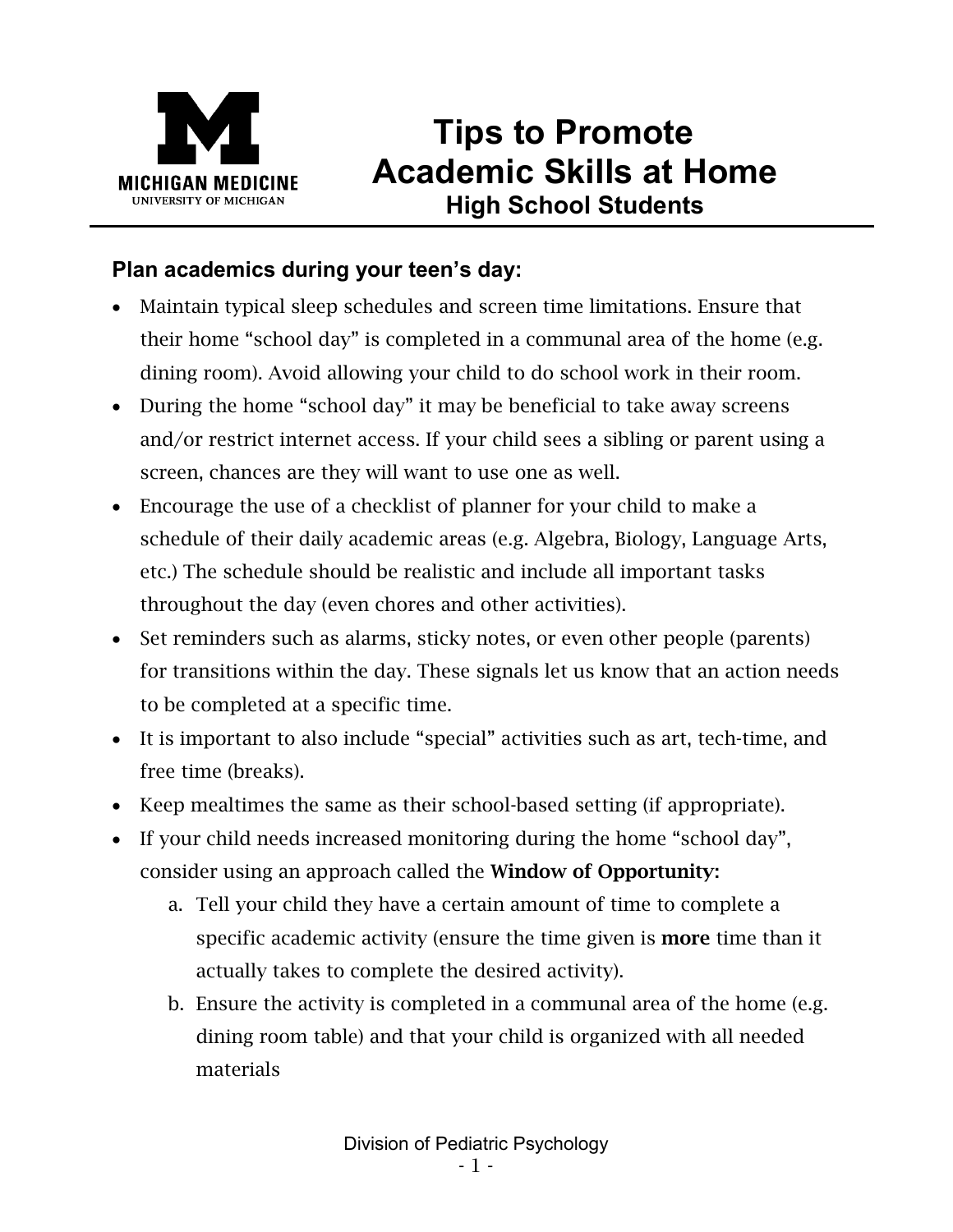- c. If they complete the activity within the desired time frame, they can receive access to a special privilege (e.g. screen time) and may have access for the remainder of time they have left.
- d. If they do not complete the activity in the desired timeframe, they do not get access to their special privilege, but they can try again with the next activity.
- Promote all positive behaviors and use of a checklist or planner for "end of day" rewards (e.g. extra screen time, favorite meal). Give your child reminders that as soon as they complete "school" they get their "end of day" reward.

## **Where can parents find resources online?**

### **Reading help:**

Below are some programs to help high school aged children with reading: Program: HELPS program

Focus (five areas of reading): Vocabulary, Fluency, comprehension

Grade levels: 1-12

Format: Printed paper

Cost: Free – just need to print materials

- Lot of material to print
- Really good for a free program
- [www.helpsprogram.org](http://www.helpsprogram.org/)

### Program: REWARDS

Focus (five areas of reading): Fluency, comprehension

Grade levels: 4-12

Format: Manual-based

Cost: Varies by program (about \$100)

- Upper level students enjoy this program
- <https://www.voyagersopris.com/literacy/rewards/overview>

Division of Pediatric Psychology Tips to Promote Academic Skills at Home: High School Students